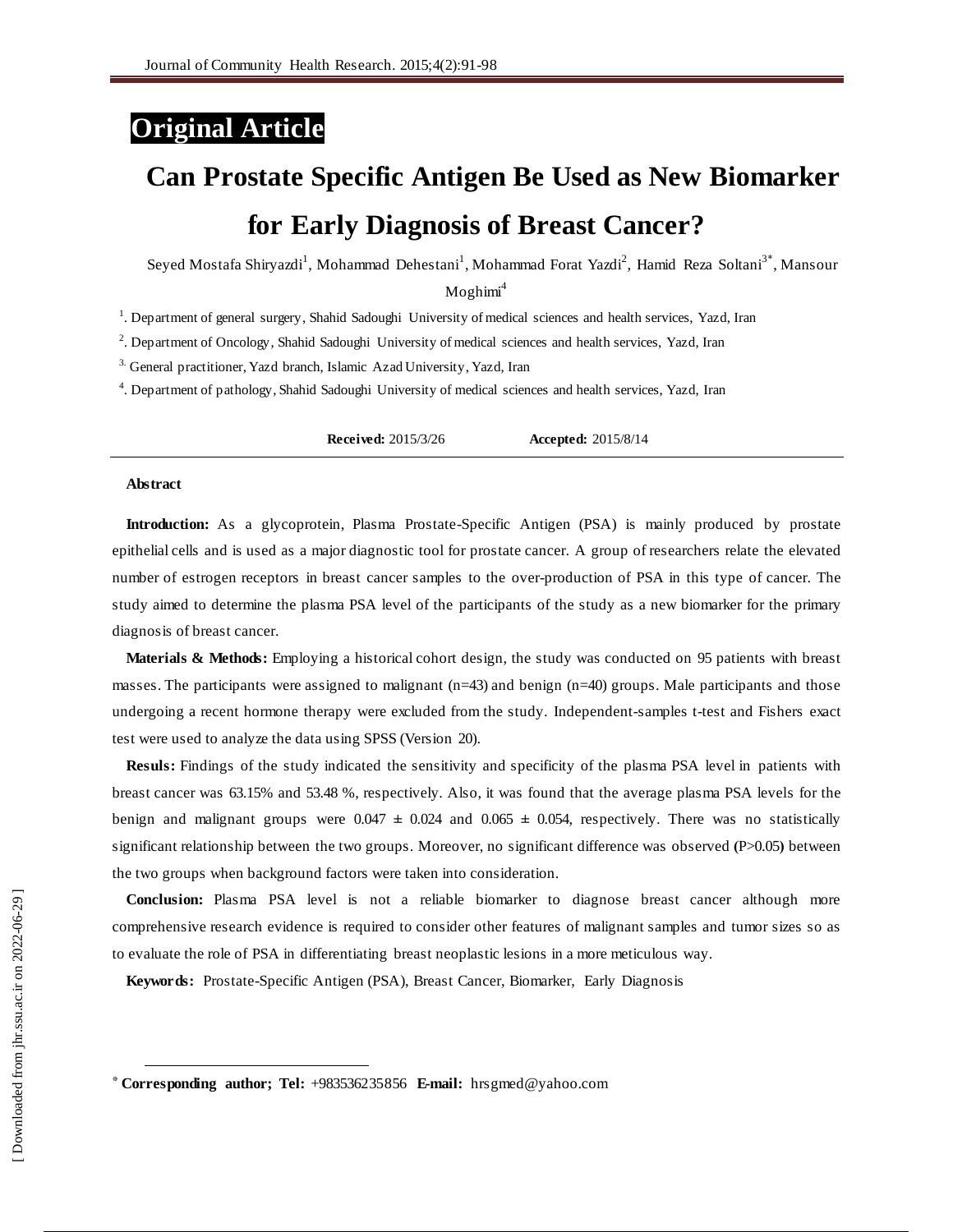# **Introduction**

Breast cancer is regarded as the second leading cause of cancer mortality within women worldwide <sup>[1]</sup>. Advances in molecular cancer biology have led to an increased understanding of the biologic factors that contribute to breast cancer pathogenesis and progression, and have also yielded improvements in the cancer diagnosis through molecular pathology and molecular imaging <sup>[2]</sup>. As a glycoprotein, Plasma Prostate-Specific Antigen (PSA) is mainly produced by prostate epithelial cells., which involves a main diagnostic Prostate cancer indicator<sup>[3]</sup>.

Although in rare cases the PSA level has been reported to be high in the Immunohistochemistry  $(III)$  samples of other cancer types  $[4]$  some researchers assert that the biomarker is a powerful tool to diagnose the breast cancer. In other words, the high number of estrogen receptors in breast cancer can be related to the over-production of the biomarker in this type of cancer. Mohajeri et al hold that MCF-7 and T-47D cell lines in breast cancer samples with positive estrogen receptors (ER+) involve the major source of PSA in the breast cancer. All the hypotheses referred to above have been formulated based on a limited number of studies carried out so far <sup>[5]</sup> which are remained defendable merely at the theory level. Moreover, no perfectly satisfying evidence has been detected to suggest the relation of breast cancer

and plasma level of PSA neither in the clinical settings nor in the literature review  $[6]$ .

Therefore, the present study sought to explore the potentials of PSA as an inexpensive, meticulous, and non-invasive clinical method to diagnose breast cancer as a highly reported cancer in the context of the study. Results of the present study can contribute to an early clinical diagnosis of breast cancer, as well.

### **Materials and Methods**

The current study applied a historical cohort design, in which 95 participants were selected out of all benign and malignant breast cancer sufferers referring to Shahid Sadoughi Hospital using convenience sampling method. Moreover, iterative sampling was employed to achieve the intended sample size. Within a time span of three months (April 2013 to December 2014), all candidates of breast mass resection surgery were included in the study, whereas those undergoing hormone therapy as well as the males were excluded.

The participants of the study took either mammography or Fine Needle Aspiration (FNA) diagnostic tests and accordingly, were assigned to malignant and benign groups. Furthermore, at the outset of the study, the participants took PSA test, and Monobind kits were applied to perform ELISA tests using a wave length of 450-630 nm. The study data were analyzed utilizing independent-samples t-test and Fishers exact test via SPSS software (Version 20).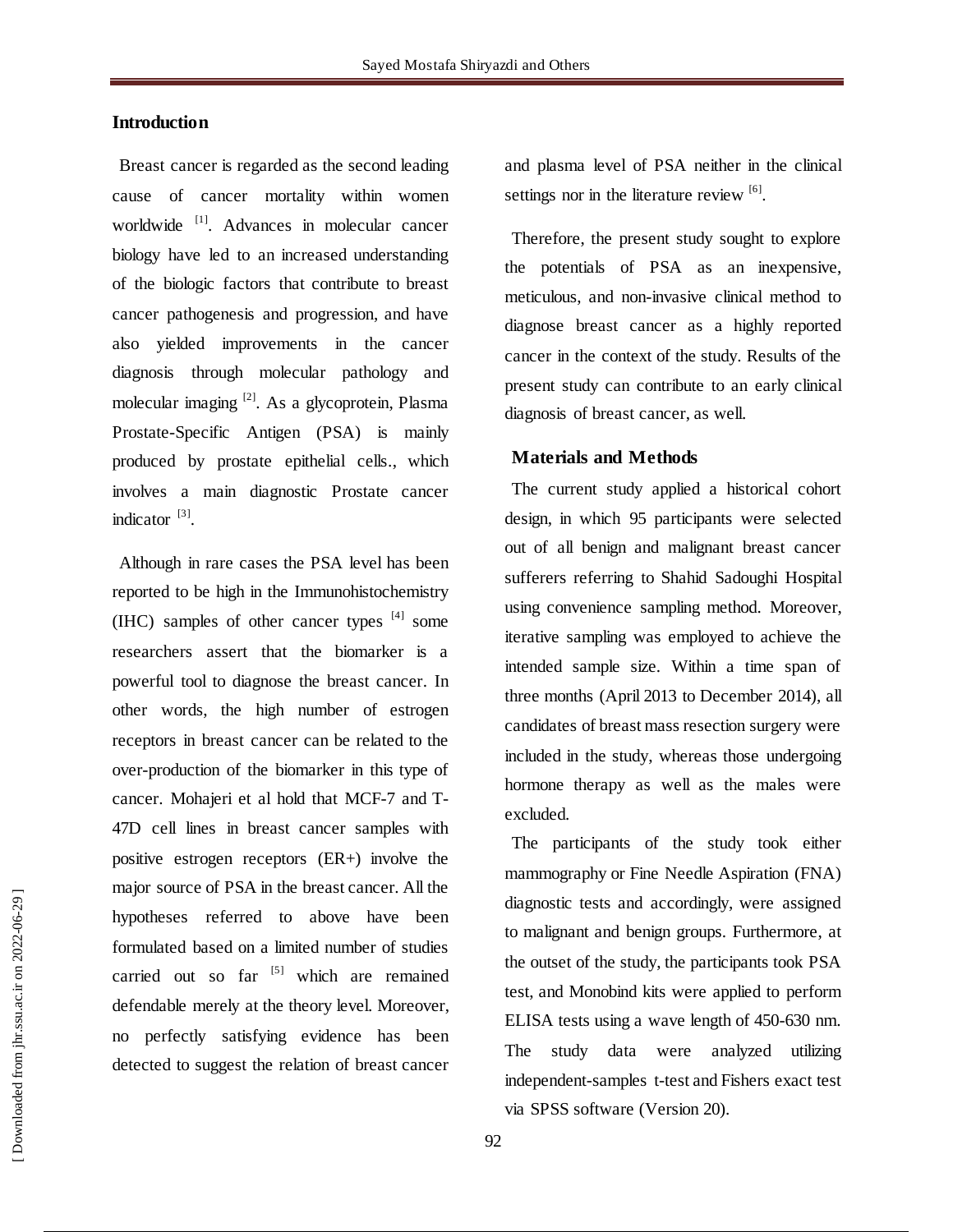# **Results**

Findings of the present study indicated that the PSA plasma level was  $0.024 \pm 0.047$  mg/dg and  $0.054 \pm 0.065$  mg/dg for the benign and malignant groups respectively, which was not proved to be statistically significant ( $P = 0.712$ ). Analysis of the ROC diagram (Diag. 1) showed the maximum sensitivity and specificity for the plasma PSA level at cutoff 0.045. As diagram 1 represents, the biomarker's sensitivity level, specificity, and negative predictive value were 63.15%, 53.48%, and 45.45% respectively in distinguishing the benign and malignant breast samples. No statistically significant difference

was observed between the benign and malignant groups in regard with quantitative background risk factors (Table 1), whereas only history of benign breast diseases demonstrated a significant difference (P:0.024) with respect to qualitative background risk factors (Table 2),. In addition, results of the independent-samples ttest showed no significant difference (p:0.307) between the plasma PSA level of the ER+ group  $(0.035 \pm 0.0623 \text{ mg/dl})$  and PR+ group  $(0.0307$  $\pm$  0.0623) (diagram 2 and 3). As Table 3 demonstrates, the plasma PSA levels of the ER+ and PR+ groups were evaluated using the cutoff 0.045, in none of which the plasma PSA level was revealed to be significantly different.

#### Table 1. Probable quantitative risk factors of the malignant and benign groups

| <b>Probable Risk factors</b> | <b>Benign N:48</b> | Malignant N:47    | <b>P</b> .value* |
|------------------------------|--------------------|-------------------|------------------|
| Age (year)                   | $36.08 \pm 11.87$  | $38.69 \pm 15.87$ | 0.09             |
| $BM**(kg/m2)$                | $24.64 \pm 4.67$   | $26.1 \pm 3.77$   | 0.102            |
| <b>Menstruation</b> age      | $36.5 \pm 22.05$   | $46.3 \pm 10.47$  | 0.103            |
| Menopause age                | $13.52 \pm 1.63$   | $13.62 \pm 2.26$  | 0.998            |
| Number of pregnancy          | $3.23 \pm 2.61$    | $4.15 \pm 2.81$   | 0.131            |
| Duration of OCP usage        | $3.57 \pm 2.84$    | $3.76 \pm 2.43$   | 0.839            |
|                              |                    |                   |                  |

\* Independent sample- t-test

\*\* Body Mass Index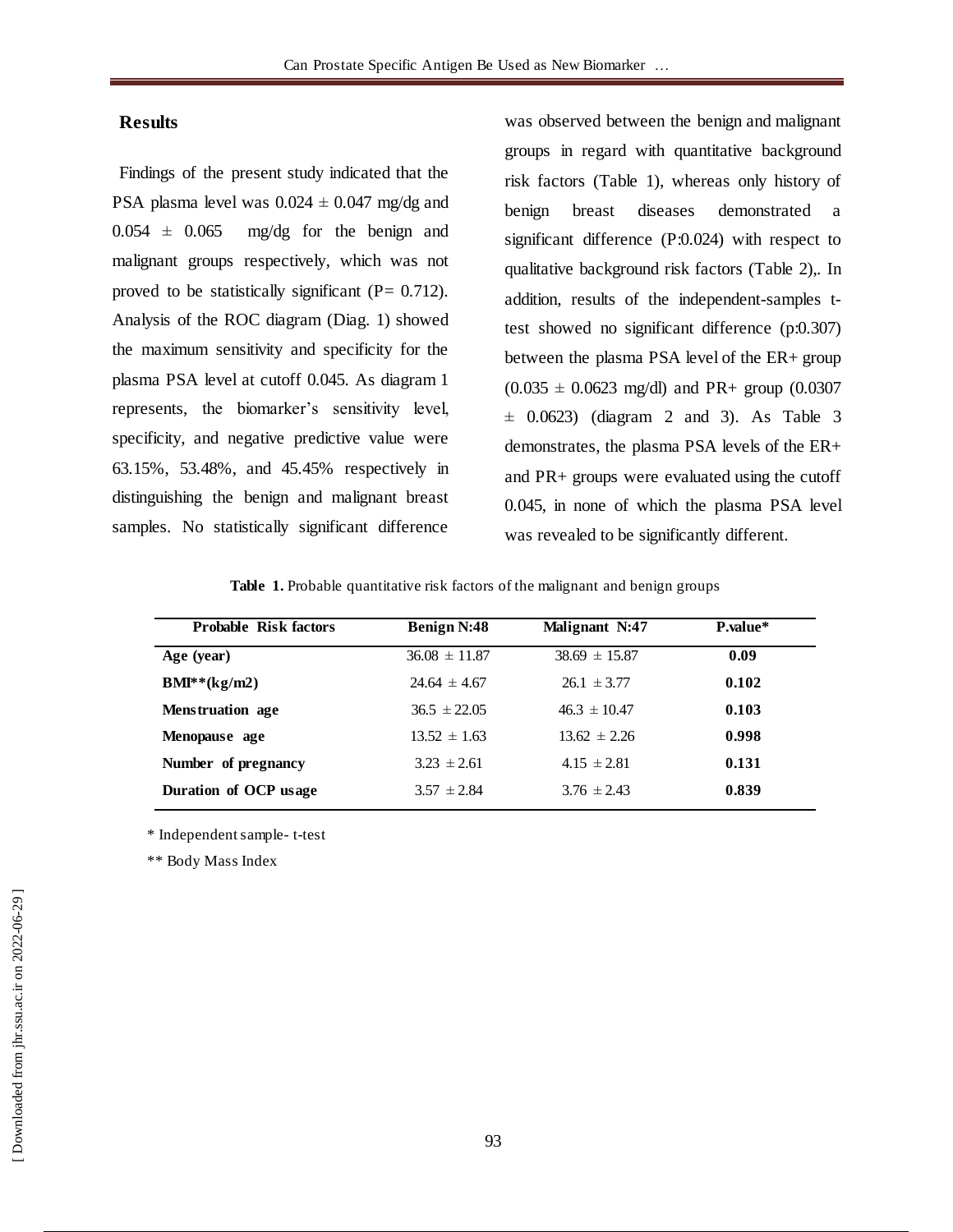| <b>Probable Risk factors</b> |                                                                          | <b>Benign N:48</b> | Malignant N:47 | P.value* |  |
|------------------------------|--------------------------------------------------------------------------|--------------------|----------------|----------|--|
| <b>History of OCP usage</b>  | Positive                                                                 | 14(35)             | 26(65)         | 0.124    |  |
|                              | Negative                                                                 | 21(39.6)           | 32(60.4)       |          |  |
| <b>History of benign</b>     | Positive                                                                 | 29(60.4)           | 17(35.4)       | 0.024    |  |
| breast tumors                | Negative                                                                 | 19(39.6)           | 31(64.6)       |          |  |
| <b>History of breast</b>     | Positive                                                                 | 12(48)             | 34(47.9)       | 0.998    |  |
| cancer in first              | Negative                                                                 | 13(52)             | 37(52.1)       |          |  |
| degree family                |                                                                          |                    |                |          |  |
|                              | $\triangle$ $\Gamma$ and $\Gamma$ and $\Gamma$ and $\Gamma$ and $\Gamma$ |                    |                |          |  |

**Table 2**. Probable qualitative risk factors of the malignant and benign groups

\* Fisher's exact Test

**Table 3**. Plasma PSA level of the studied population based on estrogen and progesterone receptors

| <b>Estrogen and Progestrone Receptors</b> |                   | PSA<0.045 | <b>PSA&gt;0.045</b> | P.value* |
|-------------------------------------------|-------------------|-----------|---------------------|----------|
| status                                    |                   |           |                     |          |
| <b>Estrogen</b> receptor                  | Positive          | 7(33.3)   | 2(20)               | 0.577    |
|                                           | Negative          | 14(66.7)  | 8(80)               |          |
| Progesterone receptor                     | Positive          | 9(75)     | 3(30)               | 0.697    |
|                                           | Negative<br>3(25) | 7(70)     |                     |          |

\* Fisher's exact Test

**Diagram 1.** Sensitivity and Specificity of different plasma PSA levels in the studied population



Test Result Variable(s): PSA

| Positive if<br>Greater Than<br>or Equal To <sup>a</sup> | Sensitivity | - Specificity<br>1 |  |  |
|---------------------------------------------------------|-------------|--------------------|--|--|
| $-1.0000$                                               | 1.000       | 1.000              |  |  |
| .0050                                                   | .974        | 1.000              |  |  |
| .0150                                                   | .947        | .884               |  |  |
| .0250                                                   | .816        | .837               |  |  |
| .0350                                                   | .789        | .767               |  |  |
| .0450                                                   | .632        | .465               |  |  |
| .0550                                                   | .368        | .302               |  |  |
| .0650                                                   | .368        | .186               |  |  |
| .0750                                                   | .316        | .163               |  |  |
| .0850                                                   | .211        | .070               |  |  |
| .0950                                                   | .158        | .023               |  |  |
| .1100                                                   | .105        | .023               |  |  |
| .1300                                                   | .105        | .000               |  |  |
| .1550                                                   | .053        | .000               |  |  |
| .2400                                                   | .026        | .000               |  |  |
| 1.3100                                                  | .000        | .000               |  |  |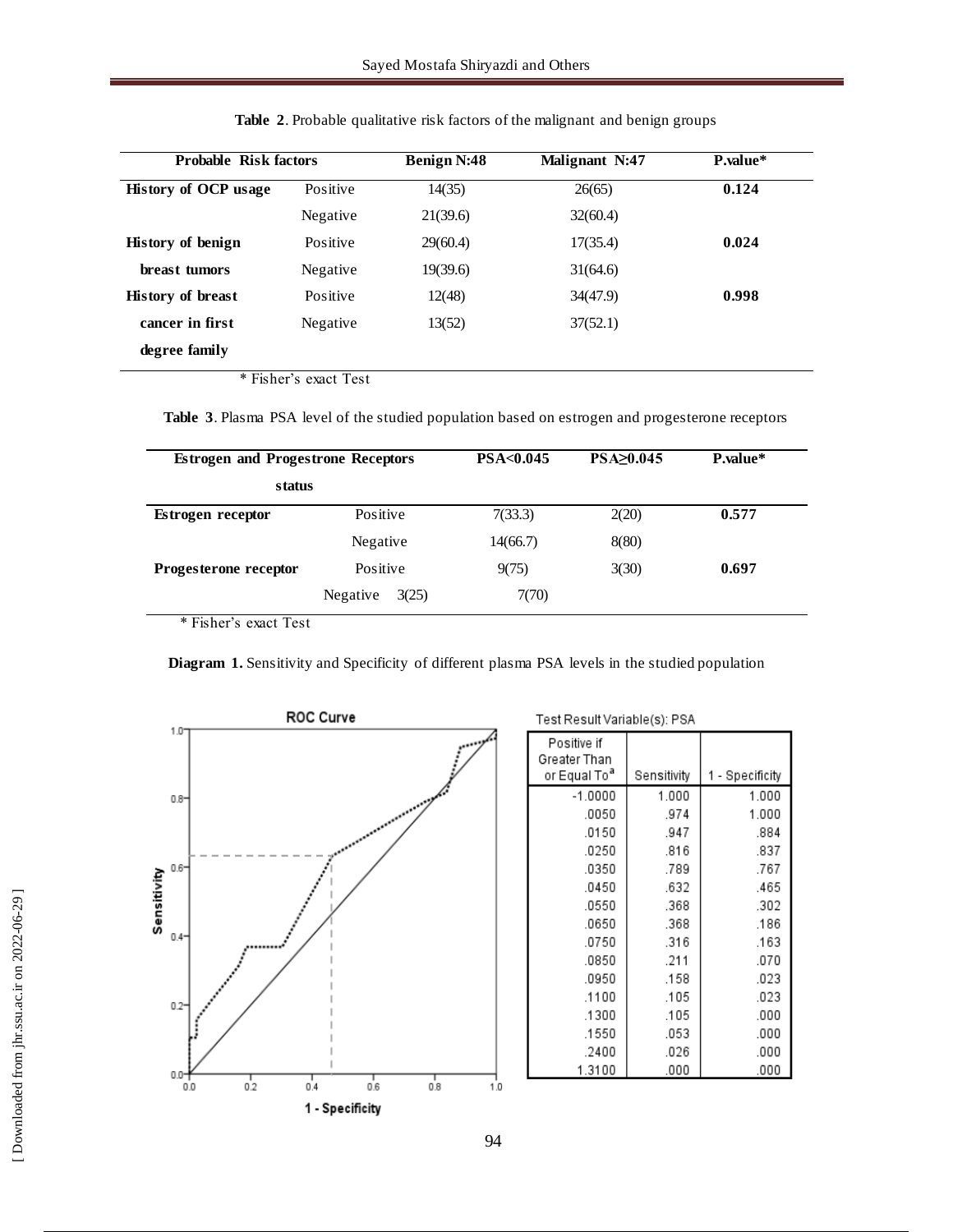**Diagram 2**. Plasma PSA level based on the status of estrogen receptors



**Diagram 3**. Plasma PSA level based on the status of progesterone receptors



# **Discussion**

As a new biomarker, plasma PSA level is utilized to diagnose breast cancer in its primary stages. Therefore, the present study sought to determine as well as to compare the plasma PSA level of two malignant and benign breast mass groups. According to the study results, the

sensitivity and specificity of a PSA cutoff of 0.045 were reported respectively 63.15% and 53.48% as compared to the pathological findings. Moreover, positive (above the cutoff) and negative (lower than the cutoff) PSA levels were not significantly  $(P<0.05)$  related to the background variables and breast cancer risk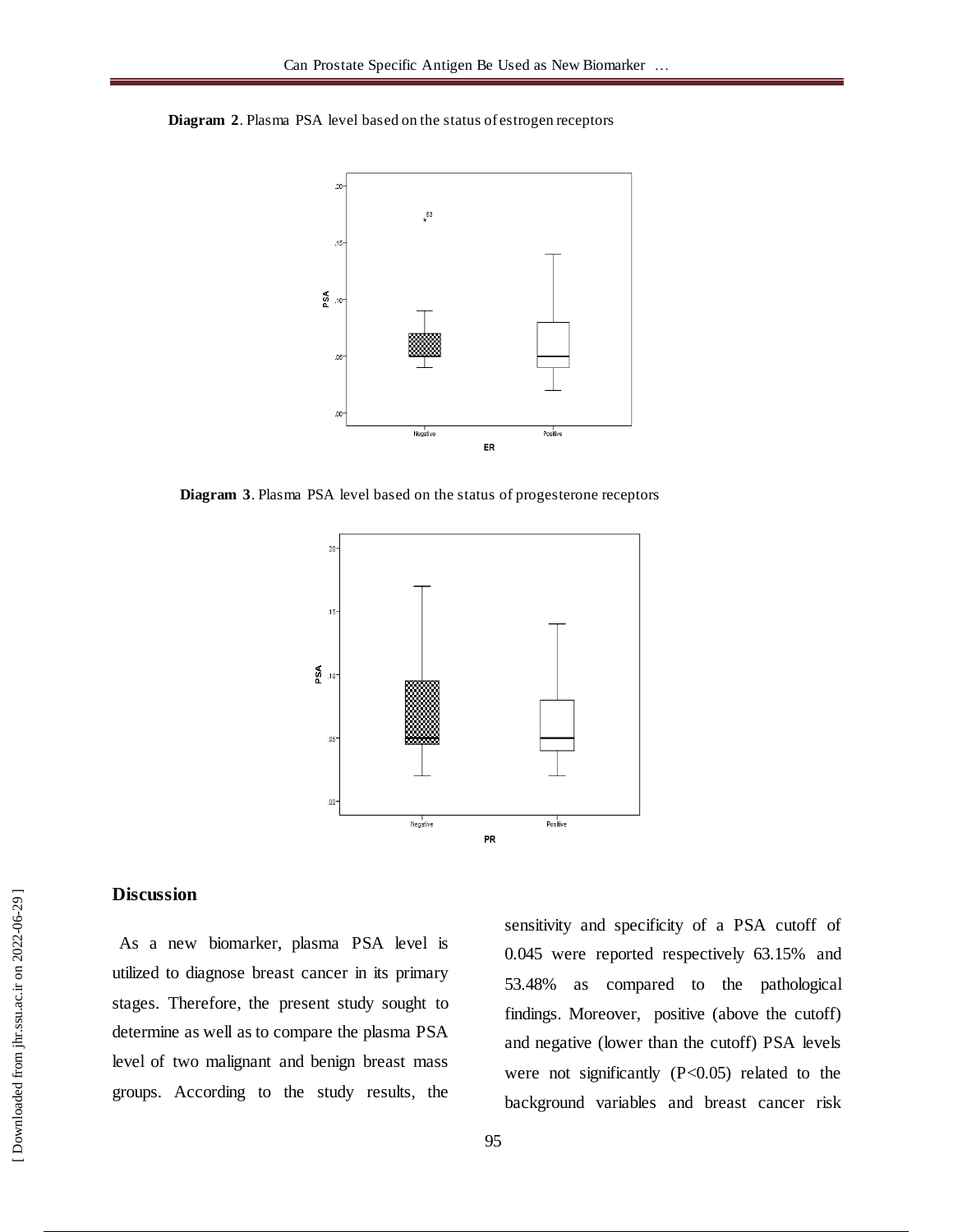factors investigated in the study although in similar studies, a strong relationship was detected between ER+/PR+ subgroup and plasma PSA level <sup>[7, 8]</sup>. Sensitivity and specificity obtained for plasma PSA level in the current study was not clinically important and thus cannot be considered as an appropriate biomarker to differentiate malignant and benign breast cancer samples. Although the value of PSA as a tool to predict malignancy of breast cancer samples has been rejected <sup>[9]</sup>, Mashkoor et al.<sup>[10]</sup> reported a strong relationship between PSA tissue in IHC breast samples and their malignant diagnosis (P:0.000).

In addition, other studies have related elevated plasma PSA level to the small size of tumors and involvement of lymph nodes  $[11]$ . However, it seems that the literature reviewed above proposes three rather paradoxical hypotheses with regard to the relationship between malignancy of breast masses and PSA production. The first hypothesis, considered as the main hypothesis up to 2002, takes a relationship into account between the differentiation of cancerous cells and PSA level in such a way that highly differentiated cells have higher levels of PSA, as well. Furthermore, steroid hormones induce cell differentiation and cellular-molecular findings indicate that PSA is among the last lines of steroid hormone productions<sup>[11]</sup>. As a matter of fact, malignant samples have a higher tissue PSA in IHC samples.

The second hypothesis posits that androgens mediate the estrogens performance which play an important role in histological differentiation of breast cancer cells <sup>[12]</sup>. Since PSA is resulted from androgen metabolisms in neoplastic prostate tissues as well as MCF-7 and T-47D cell lines, which is observed in breast cancer samples with positive estrogen receptors  $[13]$ , less differentiated breast cancer samples are more related to higher tissue PSA levels than benign breast samples  $[14]$ . Ultimately, the third hypothesis is concerned with the association between PSA and growth hormone level.

Recently published studies have revealed that PSA can produce IGFBP-3 regarded as one of the six binding proteins to IGF. The protein facilitates the bioavailability and IGFe binding to the membrane receptors of different cells and leaves a strong mitogenic effect on a variety of cells in general and breast cancer cells in particular [14, 15]. Hence, PSA can be considered as a stimulant with respect to mitosis and differentiation in neoplastic tissues by the function of growth hormone. However, no reliable hypothesis has been proposed concerning the relationship between PSA and the features of malignant breast tumors in the relevant clinical studies, which has made it to a controversial issue.

# **Conclusion**

Regarding the findings of the present study, it can be concluded that PSA cannot be considered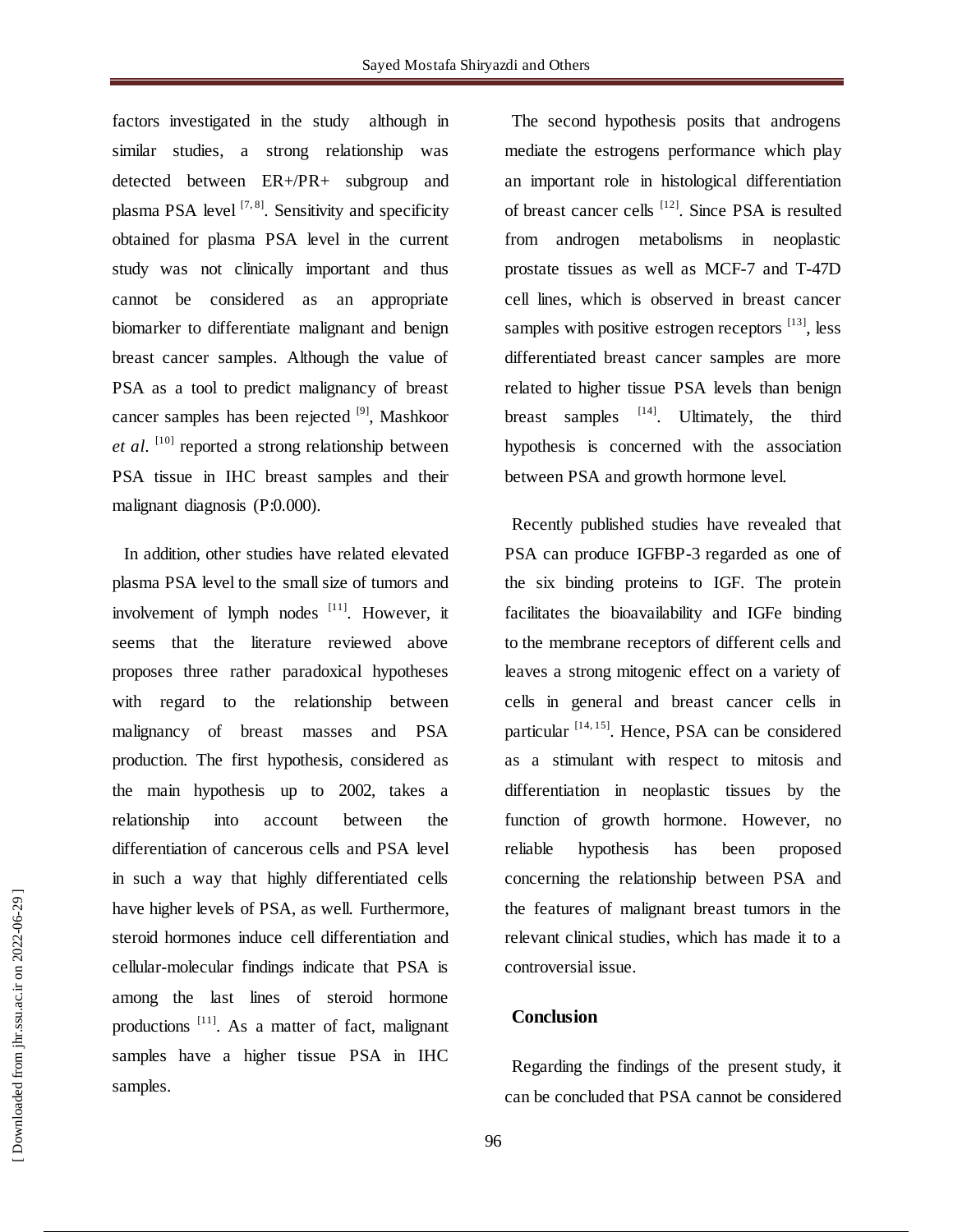as a reliable biomarker to diagnose the breast cancer. Although more comprehensive studies confirm that the plasma PSA levels found in low differentiated cancerous samples are comparably higher than those observed in benign breast samples, no significant difference was detected between plasma PSA levels of low differentiated cancerous samples and those of benign breast samples not taking tissue differentiation of neoplastic samples into consideration.

Having reviewed the literature, it seems that an evaluation of the plasma PSA level of low differentiated breast cancer samples as compared to that of the benign breast cancer samples can be beneficial to determining the role of PSA as a reliable tool for a primary diagnosis of breast cancer. Moreover, future research is recommended to be conducted concerning the PSA role in breast cancer samples in comparison with benign samples based on other features of tumors as size, involvement of lymph nodes, and hormone disorders.

#### **Limitation of the study**

Incomplete information of medical records and insufficient cooperation of some cases in following their certain diagnosis lead to their exclusion which can be mentioned as the limitations of the study. It should be noted that inadequate sample of fine needle aspiration made unexpected difficulties in making definitive diagnosis.

## **References**

- 1. Miller JW, Royalty J, Henley J, White A, Richardson LC. Breast and cervical cancers diagnosed and stage at diagnosis among women served through the National Breast and Cervical Cancer Early Detection Program. Cancer causes & control: CCC. 2015;26(5):741-7.
- 2. Nicolini A, Ferrari P, Fulceri F, et al. An individual reference limit for 'early' diagnosis of metastatic breast cancer during postoperative follow-up. Biomarkers in medicine. 2015;9(4):307-17.
- 3. Wong SF, Seow HF, Lai LC. Effect of cathepsin D and prostate specific antigen on latent transforming growth factor-beta in breast cancer cell lines. Malaysian Journal of Pathology. 2003;25(2):129-34.
- 4. Uzoigwe J, Sauter E. Serum prostate-specific antigen: a new biomarker for breast cancer? Biomark Med. [Comment]. 2011;5(5):653.
- 5. Mohajeri A, Zarghami N, Moghadam MP, et al. Prostate-specific antigen gene expression and telomerase activity in breast cancer patients: possible relationship to steroid hormone receptors. Oncology Research. 2011;19(8-9):375-80.
- 6. Chang YF, Hung SH, Lee YJ, et al. Discrimination of breast cancer by measuring prostate-specific antigen levels in women's serum. Analytical Chemistry. 2011;83(13):5324-8.
- 7. Narita D, Anghel A, Motoc M. Prostate-specific antigen may serve as a pathological predictor in breast cancer. Romanian journal of morphology and embryology. 2008;49(2):173-80.
- 8. Ilvan S, Celik V, Cetinaslan I, et al. Immunohistochemical analysis of prostate-specific antigen in female breast